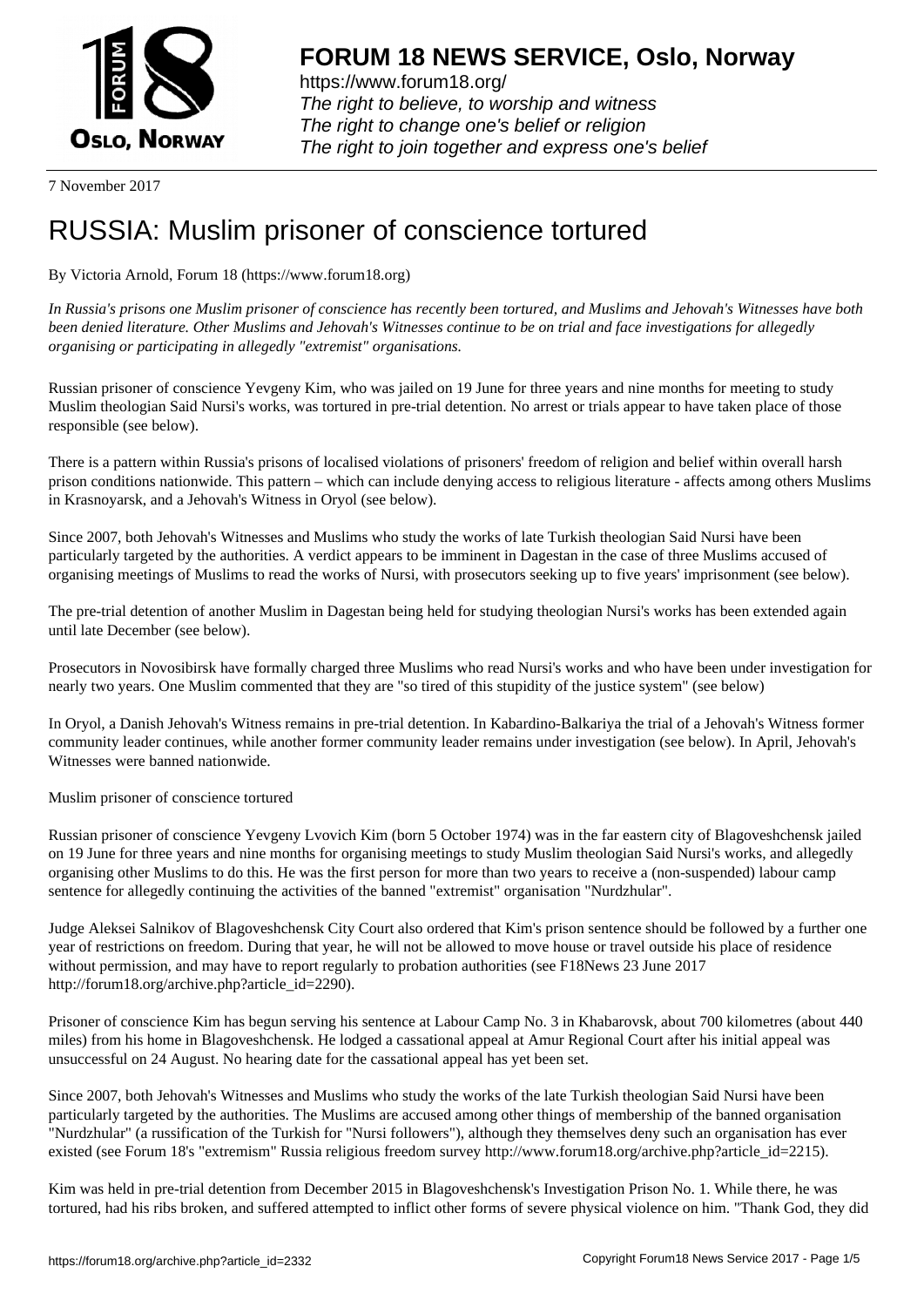Immediately after Kim's December 2015 detention, "they put him in the so-called 'press hut', a special room where the necessary testimonies are beaten out [of inmates] by other detainees who are colluding with the prison administration", the Muslim stated. "They beat Kim very badly, so badly that they themselves were frightened – apparently the perpetrators overdid it. Naturally, he was not taken to hospital, because there everything would have been recorded. After this, he was not beaten so badly again, and was generally only threatened."

### International torture obligations

The United Nations (UN) Convention against Torture and Other Cruel, Inhuman or Degrading Treatment or Punishment, which Russia (as the Soviet Union) ratified in 1987, defines torture as: "any act by which severe pain or suffering, whether physical or mental, is intentionally inflicted on a person for such purposes as obtaining from him or a third person information or a confession, punishing him for an act he or a third person has committed or is suspected of having committed, or intimidating or coercing him or a third person, or for any reason based on discrimination of any kind, when such pain or suffering is inflicted by or at the instigation of or with the consent or acquiescence of a public official or other person acting in an official capacity".

Under Article 6 of the Convention, Russia is obliged to arrest any person suspected on good grounds of having committed torture. Under Article 4, Russia is obliged to try them under criminal law which makes "these offences punishable by appropriate penalties which take into account their grave nature". No such arrests or prosecutions of prisoner of conscience Kim's torturers, or those who facilitated this, are known to have happened.

## General prison conditions

Prisoner of conscience Kim is being held in the Khabarovsk Labour Camp's internal prison for refusing to sign an agreement to carry out particular work. This is because "much of this document contradicts his beliefs and would not allow him to perform prayers freely, which is most important to him", his fellow Muslim told Forum 18.

But conditions in Labour Camp No. 3 are "relatively OK – better than the investigation prison in Blagoveshchensk". However, religious literature is supposedly permitted but none is available, "not even the Koran". The Muslim has been in contact with the local imam who knows the situation, "but for some reason nothing has so far been done".

Prison food consists mainly of bread and water "and whatever you have sent to you". But "in neither the prison nor the investigation prison is there anybody who will prepare food separately according to Islamic norms".

Prison conditions better in Dagestan..

In Dagestan in the North Caucasus, a Muslim who wished to remain anonymous told Forum 18 on 30 October that "it is significantly better. There is halal food and the opportunity to read the Koran freely and perform prayers. Moreover, almost 100 per cent of prisoners perform the namaz [Muslim daily prayers]".

A prisoner of conscience in Dagestan being held for studying theologian Nursi's works is Ilgar Vagif-ogly Aliyev, arrested in April. His lawyer Magomedrasul Zapirov told Forum 18 in May that Aliyev had experienced no restrictions on praying and had access to the Koran in some editions, as well as other religious literature censored by the authorities (see F18News 12 May 2017 http://www.forum18.org/archive.php?article\_id=2279). His lawyer Zapirov told Forum 18 on 31 October that his detention has been extended again, for two months, until late December.

#### .. but worse in Krasnoyarsk and Oryol

In Krasnoyarsk, Muslim reader of Nursi's works Andrei Nikolayevich Dedkov (born 16 June 1979), who was also held in pre-trial detention before being released under travel restrictions, was "not allowed to perform morning or evening prayers, on the grounds that this is a violation of internal regulations" (see F18News 29 June 2016 http://www.forum18.org/archive.php?article\_id=2193).

Dedkov and Andrei Gennadyevich Rekst (born 14 March 1994) have been on trial since May at Krasnoyarsk's Soviet District Court and Sverdlovsk District Court respectively (see F18News 12 May 2017 http://www.forum18.org/archive.php?article\_id=2279). They are both next due to appear on 13 November. Both Muslims – who have not been found guilty of any crime in the current case - are on the Federal Financial Monitoring Service (Rosfinmonitoring) "List of Terrorists and Extremists", which obliges banks to freeze their assets and put them under financial transaction restrictions (see Forum 18's "extremism" Russia religious freedom survey http://www.forum18.org/archive.php?article\_id=2215).

In Oryol, Danish prisoner of conscience Dennis Ole Christensen (born 18 December 1972) has not been allowed to see or speak to his wife Irina Christensen since his arrival in jail, has had his Bible confiscated, and has become ill in the cold and damp conditions of his cell as he has not been given warm clothing.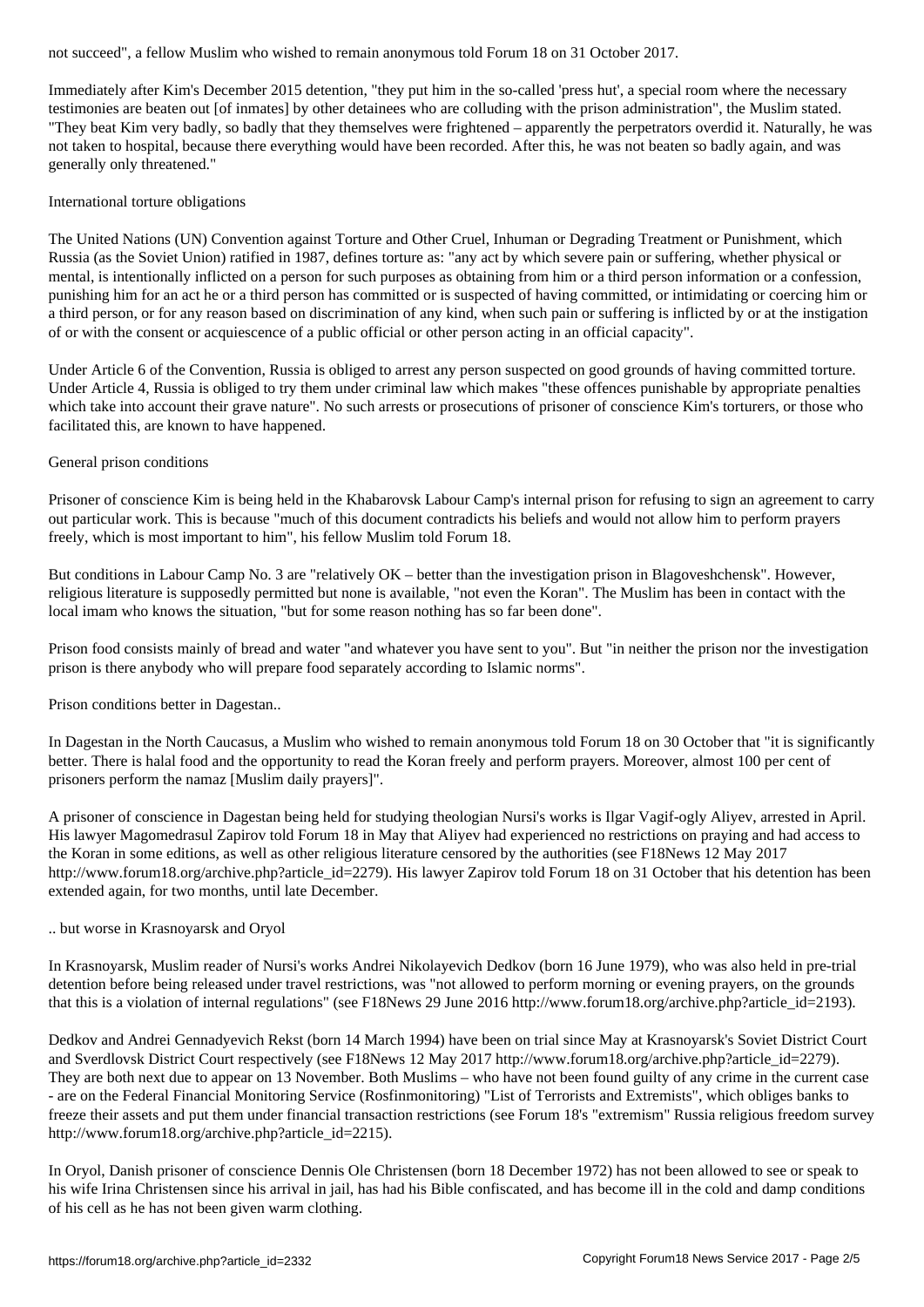Jehovah's Witness Christensen has been in detention since May 2017 for attending a Bible study group which was raided by police and the FSB security service. He is being investigated under Criminal Code Article 282.2, Part 1 ("Organisation of the activity of a social or religious association or other organisation in relation to which a court has adopted a decision legally in force on liquidation or ban on the activity in connection with the carrying out of extremist activity") (see F18News 22 June 2017 http://www.forum18.org/archive.php?article\_id=2290).

On 28 September, Oryol Regional Court upheld an earlier lower court refusal to put him under house arrest instead, in spite of the Danish Embassy's official guarantee that it would not give him a new passport (his previous one has been confiscated) or otherwise help him to leave Russia. His case has now gone to the European Court of Human Rights in Strasbourg (ECtHR) (Application No. 39417/17), which on 4 September sent questions to the parties involved (see http://hudoc.echr.coe.int/eng?i=001-177365). Prisoner of conscience Christensen is being kept in custody until at least 23 November.

### International human rights standards

There is a pattern within prisons of localised non-observance of prisoners' freedom of religion and belief within overall harsh prison conditions (see Forum 18's general Russia religious freedom survey http://www.forum18.org/archive.php?article\_id=2246). International human rights standards, such as the UN Standard Minimum Rules for the Treatment of Prisoners (known as the Mandela Rules – A/C.3/70/L.3), require governments to respect the freedom of religion or belief and other human rights of prisoners – including those in pre-trial detention (see

http://www.unodc.org/documents/justice-and-prison-reform/GA-RESOLUTION/E\_ebook.pdf).

Verdict due in one Dagestan Muslim trial?

Ziyavdin Badirsoltanovich Dapayev (born 12 May 1982) and brothers Sukhrab Abdulgamidovich Kaltuyev (born 13 November 1981) and Artur Abdulgamidovich Kaltuyev (born 15 June 1986) are – like prisoners of conscience Kim and Aliyev (see above) accused of organising meetings of Muslims to read the works of Nursi.

Dapayev has been detained in Makhachkala's Investigation Prison No. 1 in Dagestan since March 2016. The arrests came after 14 Muslims were arrested in a series of raids across Dagestan and the FSB security service confiscated large amounts of allegedly "extremist" material. Most of the Muslims were later released (see F18News 11 April 2016 http://www.forum18.org/archive.php?article\_id=2166). The Kaltuyev brothers remain under travel restrictions.

All three Muslims – who have not been found guilty of any crime in this case - are on the Rosfinmonitoring "List of Terrorists and Extremists", which obliges banks to freeze their assets and put them under financial transaction restrictions (see Forum 18's "extremism" Russia religious freedom survey http://www.forum18.org/archive.php?article\_id=2215).

Judge Magomed Nasrutdinov has presided over 22 hearings in seven months at Lenin District Court in Makhachkala, the latest on 3 November. Their trial is due to end on 7 November, lawyer Murtazli Barkayev told Forum 18 on 3 November. Prosecutors are seeking five years' imprisonment for Dapayev and four years for the Kaltuyevs.

All three – like prisoners of conscience Kim, Aliyev and Christensen - have been charged under Criminal Code Article 282.2, Part 1 ("Organisation of the activity of a social or religious association or other organisation in relation to which a court has adopted a decision legally in force on liquidation or ban on the activity in connection with the carrying out of extremist activity"). For alleged "crimes" like those allegedly committed by the three Muslims before July 2016 they could be jailed for up to six years or given other penalties. For "crimes" committed after 20 July 2016 harsher punishments came into force (see Forum 18's "extremism" Russia religious freedom survey http://www.forum18.org/archive.php?article\_id=2215).

Prisoner of conscience Kim was also charged with breaking Criminal Code Article 282, Part 1 ("Actions directed at the incitement of hatred [nenavist] or enmity [vrazhda], as well as the humiliation of an individual or group of persons on the basis of sex, race, nationality, language, origin, attitude to religion, or social group") (see F18News 23 June 2017 http://forum18.org/archive.php?article\_id=2290).

#### Charges now brought in Novosibirsk Muslim case

Prosecutors in Novosibirsk have formally charged three Muslims who read Nursi's works and have been under investigation for nearly two years. They and their lawyers are now familiarising themselves with the case materials, lawyer Yuliya Zhemchugova told Forum 18, which she believes may take until approximately early December. There is a possibility that two of the men may avoid possible prison sentences upon payment of a fine.

The Novosibirsk FSB security service in December 2015 opened a criminal case against Komil Olimovich Odilov (born 18 August 1975), Uralbek Karaguzinov (born 21 July 1954), Mirsultan Takhir-ogly Nasirov (born 8 October 1997) and Timur Muzafarovich Atadzhanov (born 21 April 1988) (see F18News 21 January 2016 http://www.forum18.org/archive.php?article\_id=2141).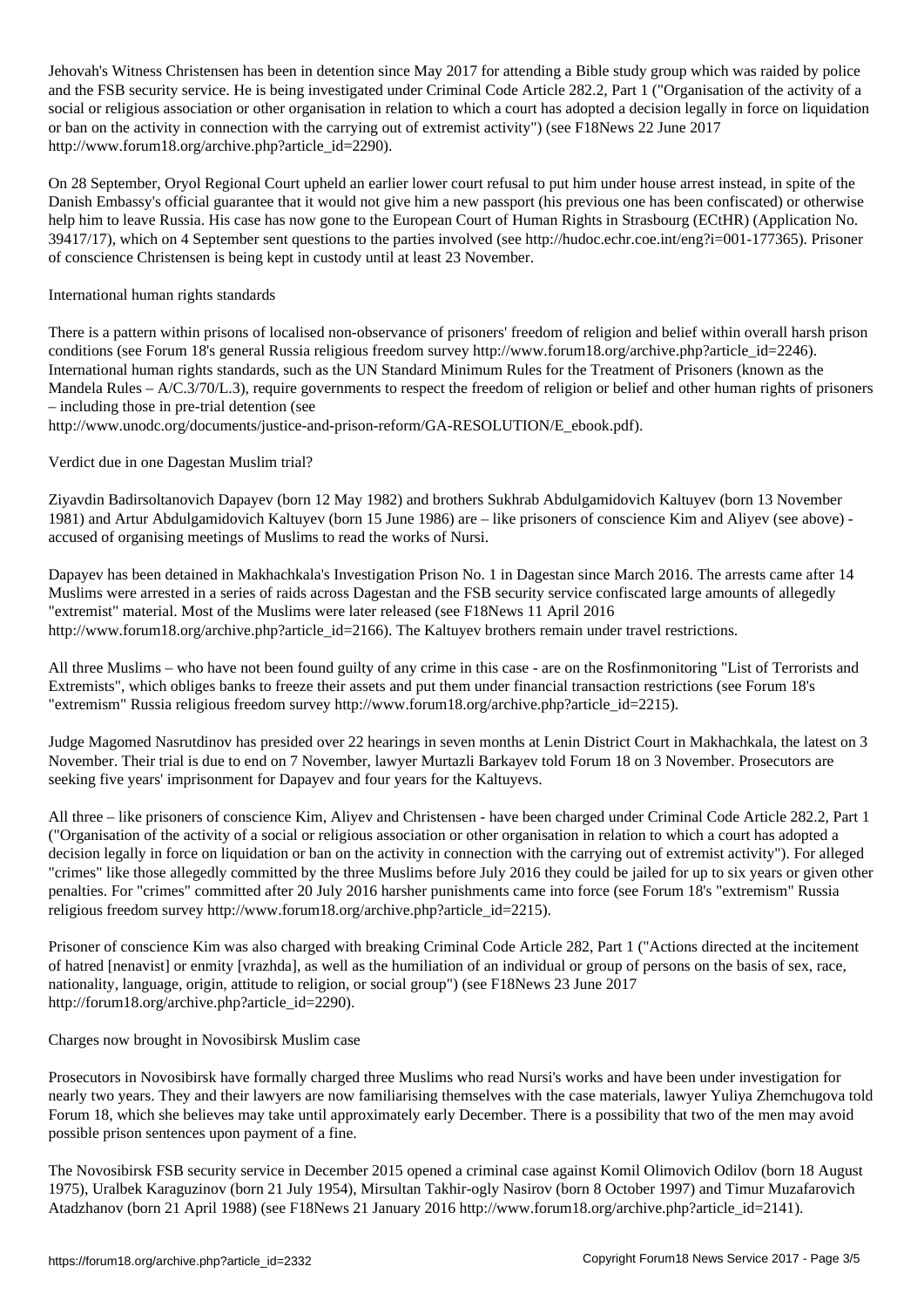Odilov has now been charged under Criminal Code Article 282.2, Part 1 with the alleged "organisation of" an alleged "Nurdzhular cell", and Karaguzinov, Nasirov and Atadzhanov have been charged under Criminal Code Article 282.2, Part 2 with alleged "participation in" an alleged "Nurdzhular cell".

Odilov was held in pre-trial detention for nine months before being released and placed under travel restrictions in September 2016. Karaguzinov and Nasirov are also under travel restrictions. The whereabouts of Atadzhanov remain unknown, but he has been placed on the federal wanted list (see F18News 1 February 2017 http://www.forum18.org/archive.php?article\_id=2251).

Odilov, Atadzhanov, Karaguzinov, Nasirov are all on the Rosfinmonitoring "List of Terrorists and Extremists".

"So tired of this stupidity of the justice system"

Imam Ilhom Merazhov, who has been following the case, told Forum 18 on 30 October that investigators had offered to close the case against Karaguzinov and Nasirov if they paid a fine under Criminal Code Article 76.2. This stipulates that people who have committed a minor or moderate-severity offence for the first time may be "released from criminal liability" by a court if they have paid a fine which compensates for the damages caused.

Merazhov added that he did not know why this had been proposed. "Because guilt has not been proven? Because Karaguzinov is a pensioner and did not commit any crime, and Nasirov is a first-year student? .. There's no guilt there. And, in general, there's no evidence relating to Karaguzinov and Nasirov .. We are just so tired of this stupidity of the justice system".

The FSB security service has also now opened an investigation of Merazhov under Criminal Code Article 282.2, Part 1 ("Organisation of the activity of a social or religious association or other organisation in relation to which a court has adopted a decision legally in force on liquidation or ban on the activity in connection with the carrying out of extremist activity").

In May 2013, both Merazhov and Odilov were given one-year suspended prison sentences under this Article for allegedly organising "Nurdzhular" activity. Sergei Ageyev of Novosibirsk's October District Prosecutor's Office admitted in his 14 May 2013 closing arguments that "the deed of which they are incriminated does not envisage any kind of extremist activity", and no evidence was presented that "Nurdzhular" exists (see F18News 18 June 2013 http://www.forum18.org/archive.php?article\_id=1848). But an appeal against the conviction failed (see F18News 6 September 2013 http://www.forum18.org/archive.php?article\_id=1872).

Odilov and Merazhov then appealed in January 2014 to the European Court of Human Rights (ECtHR) in Strasbourg (Application No. 6731/14 and Application No. 6738/14) (see F18News 10 April 2014 http://www.forum18.org/archive.php?article\_id=1946). On 31 August 2017 the ECtHR sent questions to all the parties involved, including the government (see http://hudoc.echr.coe.int/eng?i=001-177189).

Kabardino-Balkariya - Prokhladny: Trial of Jehovah's Witness continues

The trial of 69-year-old Arkadya Akopovich Akopyan, head of the Prokhladny Jehovah's Witness community in Kabardino-Balkariya, is continuing before Judge Oleg Golovashko at Prokhladny District Court. The most recent hearing took place on 31 October.

Akopyan has also been charged under Criminal Code Article 282, Part 1 ("Actions directed at the incitement of hatred [nenavist] or enmity [vrazhda], as well as the humiliation of an individual or group of persons on the basis of sex, race, nationality, language, origin, attitude to religion, or social group"). He is accused of giving sermons in which he "degraded the dignity of adherents of other religions", as well as of distributing banned "extremist" literature among members of his congregation (see F18News 22 June 2017 http://www.forum18.org/archive.php?article\_id=2290).

The case is not formally linked to the nationwide ban on Jehovah's Witnesses (see F18News 18 July 2017 http://www.forum18.org/archive.php?article\_id=2297).

Kabardino-Balkariya - Maysky: Investigation of Jehovah's Witness continues

Yury Viktorovich Zalipayev, 54-year-old chair of the now-liquidated local Jehovah's Witness community in Maysky, is apparently still under investigation, for allegedly inciting hatred against Christian clergy by distributing an allegedly "extremist" publication (see F18News 25 August 2017 http://www.forum18.org/archive.php?article\_id=2310).

The case has not yet been lodged at Maysky District Court. When Forum 18 contacted Maysky District Prosecutor's Office, it refused to answer any questions about the case. (END)

For more background see Forum 18's surveys of the general state of freedom of religion and belief in Russia at